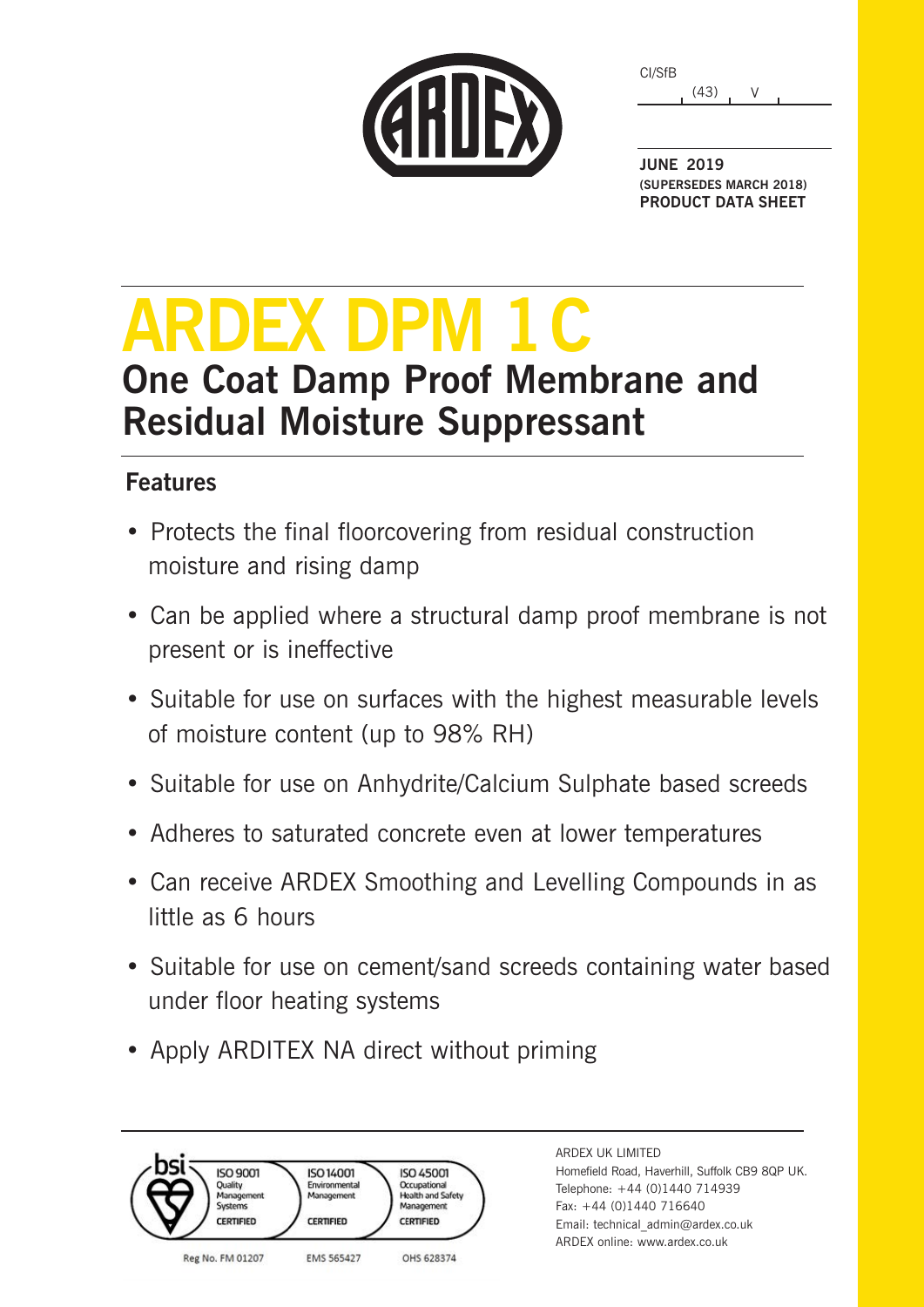## **ARDEX DPM 1C One Coat Damp Proof Membrane and Residual Moisture Suppressant**

#### **DESCRIPTION**

ARDEX DPM 1 C is a one coat solvent free, low viscosity, two component epoxy resin. After hardening, ARDEX DPM 1 C produces a membrane which can accommodate hygrometer readings up to 98% with high inherent bond strength. ARDEX DPM 1 C has excellent resistance to water, grease, oil, aqueous salt solution and dilute mineral and organic acids.

#### **USE**

ARDEX DPM 1 C has been specifically developed to provide either a damp proof membrane, or to suppress residual moisture in concrete slabs and cement/sand screeds which are well compacted and sound, where readings of up to 98% RH are measured. ARDEX DPM 1 C can be used as a damp proof membrane that deals with damp concrete where a structural damp proof membrane is not present or is ineffective, with the risk of ground bearing moisture. A thinner application may be used to suppress residual moisture in concrete slabs and cement/sand screeds which are well compacted and sound, where readings of up to 92% RH are measured. See table opposite for details.

ARDEX DPM 1 C is suitable for use on Calcium Sulphate screeds up to 90% RH, subject to the criteria below.

ARDEX DPM 1 C is suitable for heated concrete and cement/sand screeds. The surface temperature should not exceed 27°C in accordance with BS 8203 and BS 5325. See below.

#### **MOISTURE TESTING**

Moisture testing should be undertaken in accordance with BS 8203.

#### **SUBSTRATE PREPARATION**

Prior to application the concrete or screed substrate must be hard, sound and free of dust, laitance, dirt and other barrier materials such as paint, lime coatings, plaster and adhesive residues. Any existing screeds or levelling and smoothing compounds not resistant to moisture must also be removed. Concrete curing agents, admixtures and surface hardeners, and the residues of these products can impair adhesion and must be removed.

Contaminated and very smooth substrates must be prepared using appropriate, mechanised surface preparation equipment, prior to applying the recommended ARDEX products. Then completely remove any dust and fines by the use of brushing combined with effective industrial vacuum extraction equipment. The mechanical preparation is required to a suitable depth that exposes aggregate and a sound hard surface ready to receive treatment.

Very uneven, roughly textured or porous surfaces will reduce the coverage of the ARDEX DPM 1 C so pre-smoothing with ARDITEX NA is recommended.

#### **CALCIUM SULPHATE BASED SCREEDS**

For calcium sulphate screeds that are measured >75%RH by the flooring contractor, ARDEX DPM 1 C may be used if;

- 1. The screed manufacturer agrees that their screed can receive an epoxy DPM.
- 2. The subfloor contains an effective damp proof membrane, and that any moisture remaining is from the construction process and not from rising moisture from the ground.
- 3. The screed has been down for >28 days and has a surface tensile strength of at least 1.0 N/mm2 for smoothing applications up to 6mm thick.
- 4. The moisture content measured is <1.5% w/w moisture, or <90% RH.
- 5. There is no underfloor heating in place.
- 6. No timber flooring is to be bonded to it.

In the case that these criteria are met, apply ARDEX DPM 1 C at minimum 350 microns to the prepared substrate. Smooth with 3mm-6mm ARDITEX NA, which must be applied within 48 hours of the application of the ARDEX DPM 1 C.

#### **MOVEMENT JOINTS**

Any joints or cracks in the floor subject to movement, such as structural movement joints, must not be bridged with the ARDEX DPM 1C. These joints must be treated with a flexible impervious jointing system and be carried through to the floor finish before a damp proof membrane is applied. Where non-moving cracks are present in the screed these should be fully stitched and filled with an appropriate resin system before a damp proof membrane is applied. Consult the ARDEX P 10 SR datasheet for further information.

#### **APPLICATIONS OVER UNDERFLOOR HEATING**

The cementitious levelling screed should have been laid in accordance with BS 8204 Part 1. The underfloor heating system should have been commissioned in accordance with the manufacturer's instruction manual and in accordance with BS 8204 Part 1.

Once thermally cycled and commissioned the underfloor heating system should be turned off for 48 hours prior to, and 48 hours after, the installation of the ARDEX DPM 1 C, smoothing compound and final floor covering. The underfloor heating system should then be gradually re-commissioned to avoid rapid thermal shock and temperature variation.

#### **MIXING**

In their original containers the resin and hardening agents are pre-gauged to the correct mixing ratio. The hardening agent (Component B) is added to the resin (Component A) and thoroughly mixed together with a spiral mixing paddle in a slow speed drill until a uniform colour and consistency is achieved. It is important that all the resin components have been mixed thoroughly. In order to reduce unmixed residues, pour a proportion of the mixed material into the Component B container. Mix for 30 seconds then reintroduce this material back into the main mix in the Component A container and continue to mix. ARDEX DPM 1C is ready for immediate use and has a working time of 20 minutes at 20°C. This is reduced at higher temperatures and extended at lower temperatures. At higher temperatures it is recommended that ARDEX DPM 1C is spread out immediately after mixing, as the reaction is exothermic and the heat generated in the container will reduce the working time. Apply at temperatures above 10°C. **NOTE:** Back mixing ensures that no unreacted material is present and that the packaging can be safely disposed of as non-hazardous waste.

#### **APPLICATION**

Apply an even coat of the mixed ARDEX DPM 1 C with a suitable V shaped notched trowel over the appropriate area, see table below. Whilst the ARDEX DPM 1 C is still wet, the serration ridges should be flattened out with a long handled short pile paint roller, initially pre-wetted with the mixed ARDEX DPM 1 C.

Evenly spread the mixed unit over one of the following approximate areas, dependent on the surface texture and thickness required:

| % RH (Max<br><b>Relative Humidity</b><br>Measured) | Minimum Film<br><b>Thickness</b><br>Reauired | 6kg unit<br>coverage<br>(m <sup>2</sup> ) | 10kg unit<br>coverage<br>(m <sup>2</sup> ) | 25kg unit<br>coverage<br>(m <sup>2</sup> ) | Trowel at<br>approx 60 <sup>°</sup><br>angle |
|----------------------------------------------------|----------------------------------------------|-------------------------------------------|--------------------------------------------|--------------------------------------------|----------------------------------------------|
| 85                                                 | 250 microns                                  | 15                                        | 25                                         | 62.5                                       | A2 (1.5 x 5mm)                               |
| 92                                                 | 300 microns                                  | 126                                       | 21                                         | 52.5                                       | B1 (6 x 2mm)                                 |
| 98*                                                | 350 microns                                  | 10.8                                      | 18                                         | 45                                         | B2 (6 x 3mm)                                 |

\*or where no damp proof membrane is present or is ineffective.

The applied film thickness can be checked with wet film thickness gauge. It is essential that the applied ARDEX DPM 1 C is a continuous film and free from pinholes, cavities or thin patches, which can occur on porous screeds for example, in this case an additional application, may be necessary.

#### **PACKAGING**

6kg, 10kg and 25kg units of ARDEX DPM 1C are supplied in pre-gauged metal duo containers. The hardener (Component B) is in the small container and the resin (Component A) is in the large container with room to mix in the hardener (Component B).

#### **STORAGE**

Store in dry conditions. ARDEX DPM 1C has a storage life of not less than 12 months in the original unopened containers.

#### **CLEANING TOOLS**

All tools should be cleaned before the ARDEX DPM 1C cures.

#### **SMOOTHING AND LEVELLING**

When wood flooring is to be adhered, first prime the cured ARDEX DPM 1 C with ARDEX R 3 E Epoxy Primer, blind the surface with ARDEX Fine Aggregate and allow to cure. Vacuum off the excess fine aggregate to leave a 'sandpaper' finish. Apply the relevant latex or water based smoothing compound in accordance with the relevant data sheets.

#### *Latex based smoothing compounds*

ARDITEX NA (min. 3mm, max. 6mm) – apply to tack dry ARDEX DPM 1 C (typically after a minimum of 6 hours at 20°C) and within 48 hours of the cured coat of ARDEX DPM 1 C. If the timescale exceeds 48 hours then prime with ARDEX P 82(maximum time limit).

ARDITEX CL (min. 3mm, max. 6mm) - the surface of the ARDEX DPM 1 C must be primed with either ARDEX P 4 from 6-36 hours or ARDEX P 82 from 36 hours onwards.